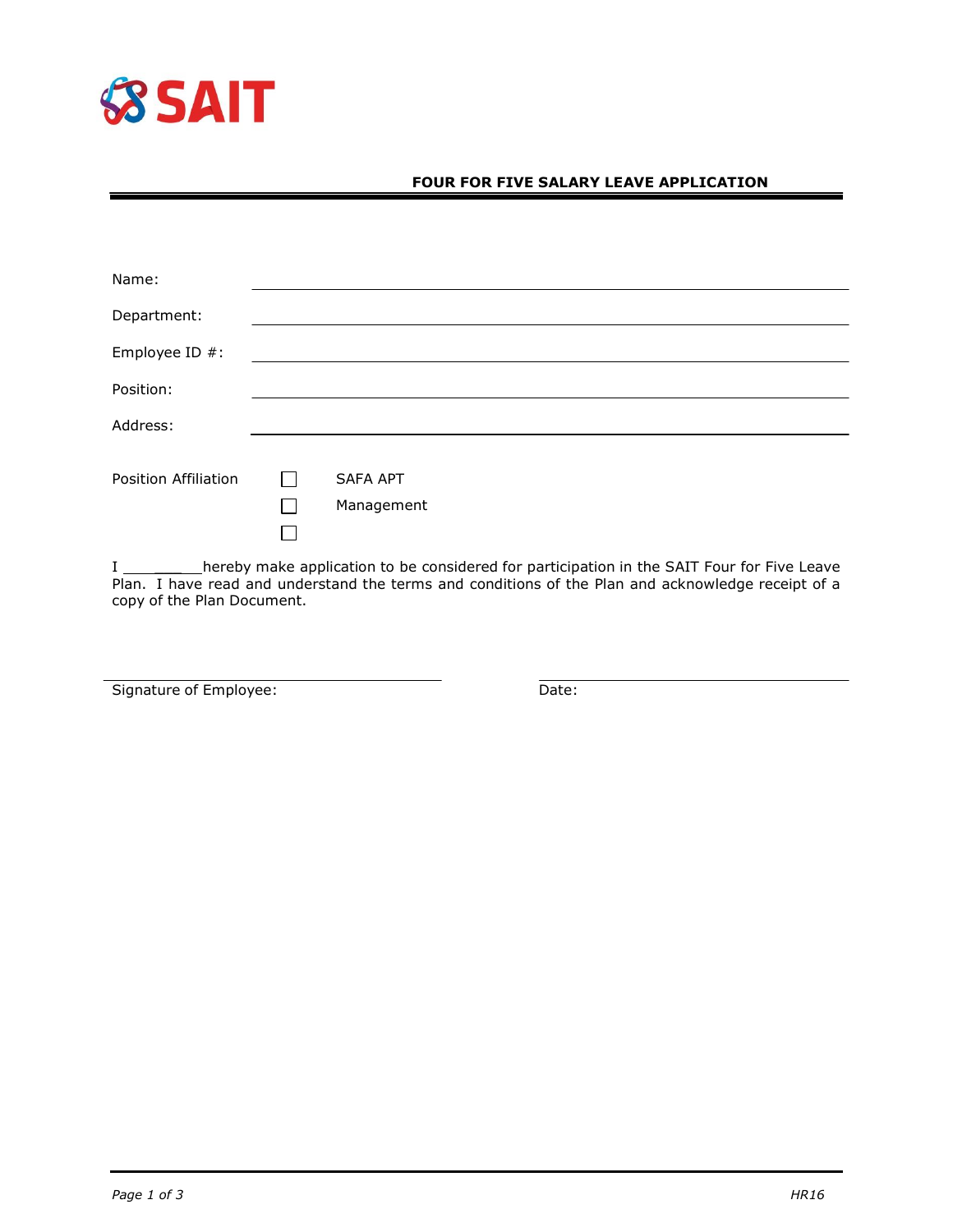

## **PART A: CONTRACT FOUR FOR FIVE SALARY LEAVE APPLICATION**

I herewith contract to participate in the SAIT Four for Five Leave Plan. I agree to the provisions, terms, and conditions of the Plan. I authorize SAIT to defer 15% of my salary each month for four years commencing

| a) |  | August (SAFA) |  |
|----|--|---------------|--|
|    |  |               |  |

b) September (APT/Management)

of the year  $\_\_\_\_\$ .

I acknowledge that this election will be irrevocable for the term specified except in special circumstances as stated in the plan document.

My release period at 85% of salary will be from \_\_\_\_\_\_\_\_\_\_\_\_\_\_\_\_\_ to\_\_\_\_\_\_\_\_\_\_\_\_\_.

I agree to inform my department by \_\_\_\_\_\_\_\_\_\_\_\_\_\_\_\_\_\_\_\_\_\_ of my intentions of returning to work as of

Signature Date

 $\mathcal{L}_\text{max}$  and  $\mathcal{L}_\text{max}$